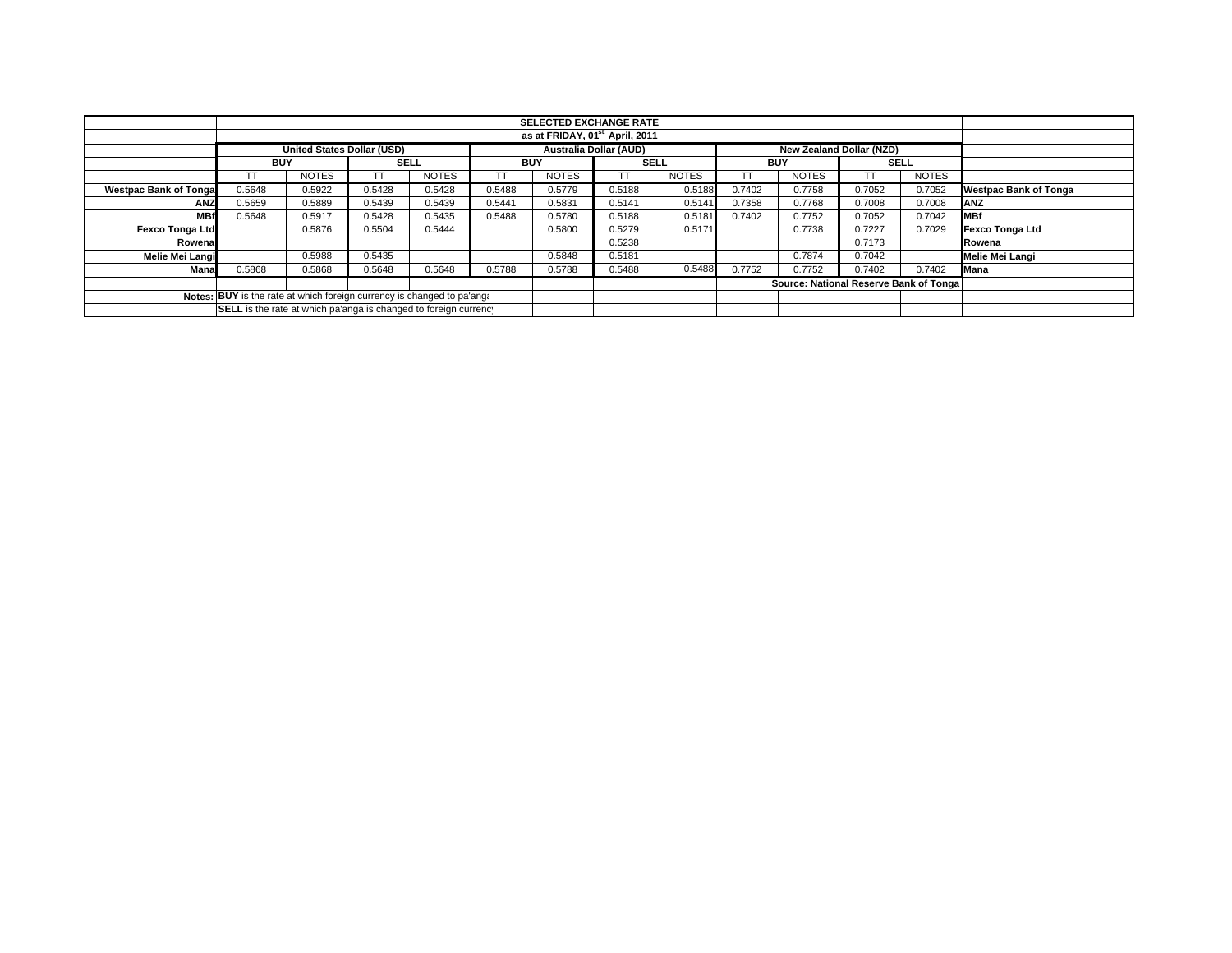|                               |                                                                         |              |             |              |            | <b>SELECTED EXCHANGE RATE</b>  |             |              |            |                                        |             |              |                              |
|-------------------------------|-------------------------------------------------------------------------|--------------|-------------|--------------|------------|--------------------------------|-------------|--------------|------------|----------------------------------------|-------------|--------------|------------------------------|
|                               |                                                                         |              |             |              |            | as at FRIDAY, 08th April, 2011 |             |              |            |                                        |             |              |                              |
|                               | <b>United States Dollar (USD)</b>                                       |              |             |              |            | Australia Dollar (AUD)         |             |              |            | New Zealand Dollar (NZD)               |             |              |                              |
|                               | <b>BUY</b>                                                              |              | <b>SELL</b> |              | <b>BUY</b> |                                | <b>SELL</b> |              | <b>BUY</b> |                                        | <b>SELL</b> |              |                              |
|                               | TT.                                                                     | <b>NOTES</b> | <b>TT</b>   | <b>NOTES</b> |            | <b>NOTES</b>                   |             | <b>NOTES</b> | ТT         | <b>NOTES</b>                           | ТT          | <b>NOTES</b> |                              |
| <b>Westpac Bank of Tongal</b> | 0.5686                                                                  | 0.5963       | 0.5466      | 0.5466       | 0.5467     | 0.5755                         | 0.5167      | 0.5167       | 0.7302     | 0.7648                                 | 0.6952      | 0.6952       | <b>Westpac Bank of Tonga</b> |
| <b>ANZ</b>                    | 0.5698                                                                  | 0.5928       | 0.5478      | 0.5478       | 0.5427     | 0.5817                         | 0.5127      | 0.5127       | 0.7270     | 0.7680                                 | 0.6920      | 0.6920       | <b>JANZ</b>                  |
| <b>MBf</b>                    | 0.5686                                                                  | 0.5952       | 0.5466      | 0.5464       | 0.5467     | 0.5747                         | 0.5167      | 0.5155       | 0.7302     | 0.7634                                 | 0.6952      | 0.6944       | <b>MBf</b>                   |
| <b>Fexco Tonga Ltd</b>        |                                                                         | 0.5917       | 0.5550      | 0.5482       |            | 0.5785                         | 0.5252      | 0.5158       |            | 0.7646                                 | 0.7130      | 0.6945       | <b>Fexco Tonga Ltd</b>       |
| Rowena                        |                                                                         |              |             |              |            |                                | 0.5238      |              |            |                                        | 0.7173      |              | Rowena                       |
| Melie Mei Langi               |                                                                         | 0.6024       | 0.5464      |              |            | 0.5814                         | 0.5155      |              |            | 0.7752                                 | 0.6944      |              | Melie Mei Langi              |
| Mana                          | 0.5906                                                                  | 0.5906       | 0.5686      | 0.5686       | 0.5767     | 0.5767                         | 0.5467      | 0.5467       | 0.7652     | 0.7652                                 | 0.7302      | 0.7302       | <b>Mana</b>                  |
| <b>Jones Travel Ltd</b>       |                                                                         | 0.6224       |             | 0.5217       |            | 0.6108                         |             | 0.4883       |            | 0.8064                                 |             | 0.6590       | <b>Jones Travel Ltd</b>      |
| <b>MoneyGram</b>              | 0.5756                                                                  |              | 0.5416      |              | 0.5556     |                                | 0.5145      |              | 0.7666     |                                        | 0.6918      |              | MoneyGram                    |
|                               |                                                                         |              |             |              |            |                                |             |              |            | Source: National Reserve Bank of Tonga |             |              |                              |
|                               | Notes: BUY is the rate at which foreign currency is changed to pa'anga  |              |             |              |            |                                |             |              |            |                                        |             |              |                              |
|                               | <b>SELL</b> is the rate at which pa'anga is changed to foreign currency |              |             |              |            |                                |             |              |            |                                        |             |              |                              |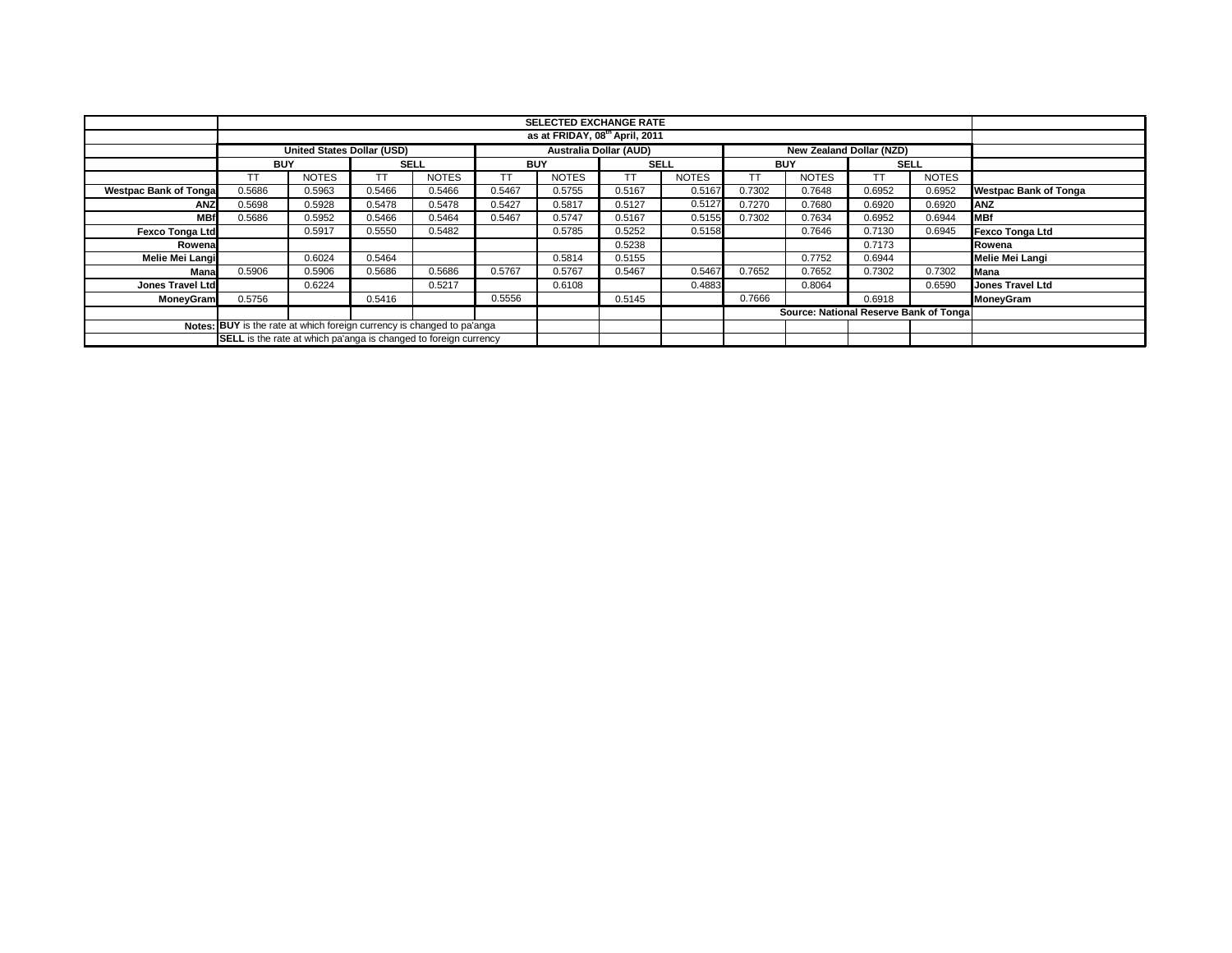|                              |                                                                        |                                   |             |              |        | <b>SELECTED EXCHANGE RATE</b>              |                               |              |        |                                         |             |              |                              |
|------------------------------|------------------------------------------------------------------------|-----------------------------------|-------------|--------------|--------|--------------------------------------------|-------------------------------|--------------|--------|-----------------------------------------|-------------|--------------|------------------------------|
|                              |                                                                        |                                   |             |              |        | as at FRIDAY, 15 <sup>th</sup> April, 2011 |                               |              |        |                                         |             |              |                              |
|                              |                                                                        |                                   |             |              |        |                                            |                               |              |        |                                         |             |              |                              |
|                              |                                                                        | <b>United States Dollar (USD)</b> |             |              |        |                                            | <b>Australia Dollar (AUD)</b> |              |        | New Zealand Dollar (NZD)                |             |              |                              |
|                              | <b>BUY</b>                                                             |                                   | <b>SELL</b> |              |        | <b>BUY</b>                                 | <b>SELL</b>                   |              |        | <b>BUY</b>                              | <b>SELL</b> |              |                              |
|                              |                                                                        | <b>NOTES</b>                      | TT.         | <b>NOTES</b> |        | <b>NOTES</b>                               |                               | <b>NOTES</b> |        | <b>NOTES</b>                            |             | <b>NOTES</b> |                              |
| <b>Westpac Bank of Tonga</b> | 0.5732                                                                 | 0.6014                            | 0.5512      | 0.5512       | 0.5466 | 0.5754                                     | 0.5166                        | 0.5166       | 0.7228 | 0.7567                                  | 0.6878      | 0.6878       | <b>Westpac Bank of Tonga</b> |
| <b>ANZ</b>                   | 0.5745                                                                 | 0.5975                            | 0.5525      | 0.5525       | 0.5426 | 0.5816                                     | 0.5126                        | 0.5126       | 0.7193 | 0.7603                                  | 0.6843      | 0.6843       | <b>ANZ</b>                   |
| <b>MBf</b>                   | 0.5732                                                                 | 0.6024                            | 0.5512      | 0.5525       | 0.5466 | 0.5747                                     | 0.5166                        | 0.5155       | 0.7228 | 0.7576                                  | 0.6878      | 0.6897       | <b>MBf</b>                   |
| Fexco Tonga Ltd              |                                                                        | 0.5966                            | 0.5593      | 0.5528       |        | 0.5784                                     | 0.5258                        | 0.5157       |        | 0.7566                                  | 0.7055      | 0.6872       | <b>Fexco Tonga Ltd</b>       |
| Rowena                       |                                                                        |                                   |             |              |        |                                            | 0.5179                        |              |        |                                         | 0.6938      |              | Rowena                       |
| Mana                         | 0.5952                                                                 | 0.5952                            | 0.5732      | 0.5732       | 0.5766 | 0.5766                                     | 0.5466                        | 0.5466       | 0.7578 | 0.7578                                  | 0.7228      | 0.7228       | Mana                         |
| MoneyGram                    | 0.5774                                                                 |                                   | 0.5458      |              | 0.5535 |                                            | 0.5101                        |              | 0.7543 |                                         | 0.6780      |              | <b>MoneyGram</b>             |
|                              |                                                                        |                                   |             |              |        |                                            |                               |              |        | Source: National Reserve Bank of Tongal |             |              |                              |
|                              | Notes: BUY is the rate at which foreign currency is changed to pa'ang. |                                   |             |              |        |                                            |                               |              |        |                                         |             |              |                              |
|                              | SELL is the rate at which pa'anga is changed to foreign currency       |                                   |             |              |        |                                            |                               |              |        |                                         |             |              |                              |
|                              |                                                                        |                                   |             |              |        |                                            |                               |              |        |                                         |             |              |                              |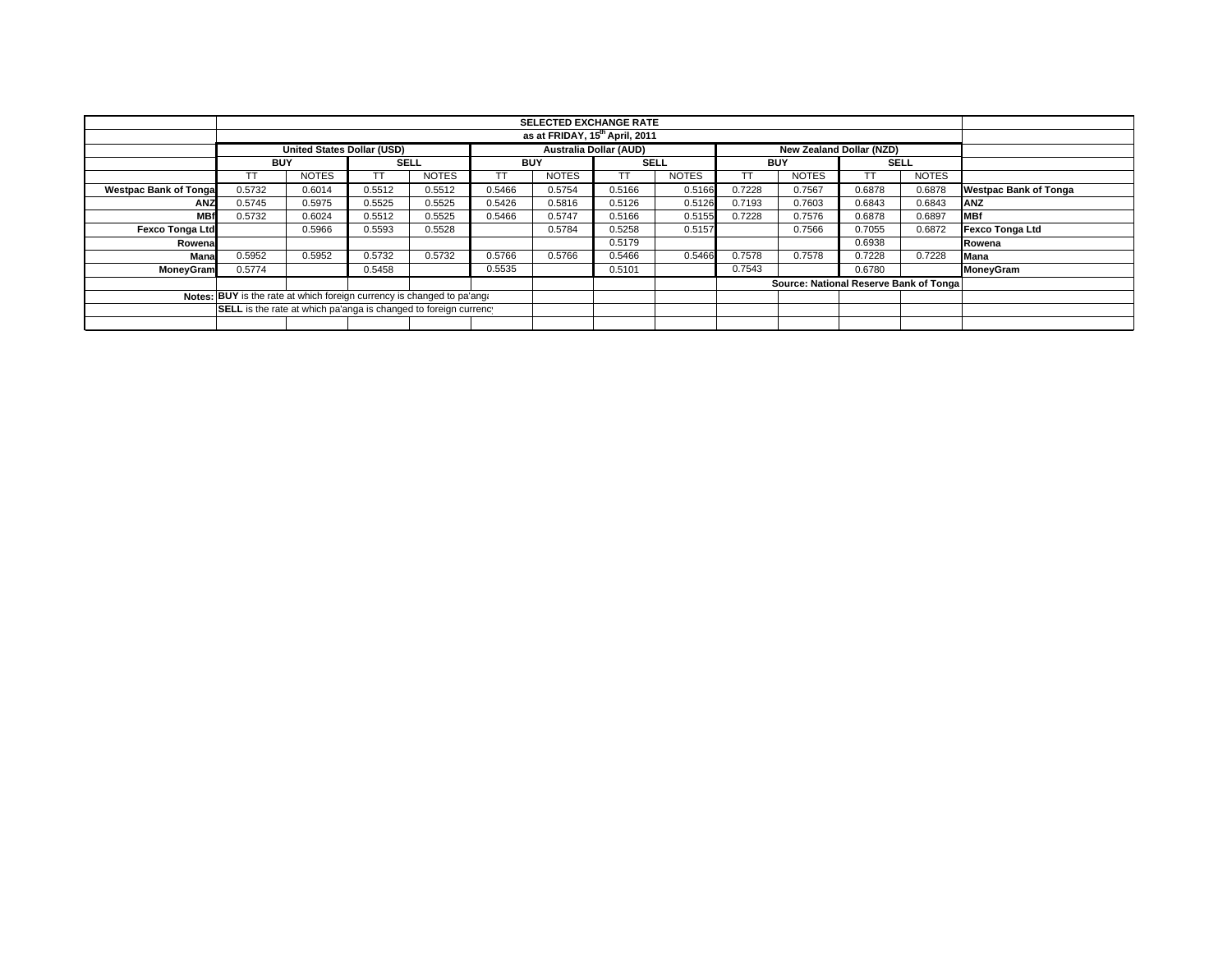|                              |                                                                        |                                   |             |              |            | <b>SELECTED EXCHANGE RATE</b>              |             |              |            |                                        |             |              |                              |
|------------------------------|------------------------------------------------------------------------|-----------------------------------|-------------|--------------|------------|--------------------------------------------|-------------|--------------|------------|----------------------------------------|-------------|--------------|------------------------------|
|                              |                                                                        |                                   |             |              |            | as at FRIDAY, 21 <sup>th</sup> April, 2011 |             |              |            |                                        |             |              |                              |
|                              |                                                                        | <b>United States Dollar (USD)</b> |             |              |            | <b>Australia Dollar (AUD)</b>              |             |              |            | New Zealand Dollar (NZD)               |             |              |                              |
|                              | <b>BUY</b>                                                             |                                   | <b>SELL</b> |              | <b>BUY</b> |                                            | <b>SELL</b> |              | <b>BUY</b> |                                        | <b>SELL</b> |              |                              |
|                              | TΤ                                                                     | <b>NOTES</b>                      | TT          | <b>NOTES</b> | TT         | <b>NOTES</b>                               | ТT          | <b>NOTES</b> |            | <b>NOTES</b>                           |             | <b>NOTES</b> |                              |
| <b>Westpac Bank of Tonga</b> | 0.5764                                                                 | 0.6048                            | 0.5544      | 0.5544       | 0.5430     | 0.5714                                     | 0.5130      | 0.5130       | 0.7247     | 0.7588                                 | 0.6897      | 0.6897       | <b>Westpac Bank of Tonga</b> |
| <b>ANZ</b>                   | 0.5777                                                                 | 0.6007                            | 0.5557      | 0.5557       | 0.5385     | 0.5775                                     | 0.5085      | 0.5085       | 0.7214     | 0.7624                                 | 0.6864      | 0.6864       | <b>ANZ</b>                   |
| <b>MBf</b>                   | 0.5764                                                                 | 0.6061                            | 0.5544      | 0.5556       | 0.5430     | 0.5714                                     | 0.5130      | 0.5128       | 0.7247     | 0.7576                                 | 0.6897      | 0.6897       | <b>MBf</b>                   |
| <b>Fexco Tonga Ltd</b>       |                                                                        | 0.5999                            | 0.5588      | 0.5558       |            | 0.5742                                     | 0.5175      | 0.5119       |            | 0.7588                                 | 0.7013      | 0.6892       | Fexco Tonga Ltd              |
| Rowena                       |                                                                        |                                   |             |              |            |                                            | 0.5124      |              |            |                                        | 0.6935      |              | Rowena                       |
| Mana                         | 0.5984                                                                 | 0.5984                            | 0.5764      | 0.5764       | 0.5730     | 0.5730                                     | 0.5430      | 0.5430       | 0.7597     | 0.7597                                 | 0.7247      | 0.7247       | Mana                         |
| Jones Travel Ltd             |                                                                        | 0.6307                            |             | 0.5292       |            | 0.6064                                     |             | 0.4843       |            | 0.8005                                 |             | 0.6537       | <b>Jones Travel Ltd</b>      |
| <b>MoneyGram</b>             | 0.5802                                                                 |                                   | 0.5484      |              | 0.5501     |                                            | 0.5093      |              | 0.7576     |                                        | 0.6803      |              | MoneyGram                    |
|                              |                                                                        |                                   |             |              |            |                                            |             |              |            | Source: National Reserve Bank of Tonga |             |              |                              |
|                              | Notes: BUY is the rate at which foreign currency is changed to pa'ang. |                                   |             |              |            |                                            |             |              |            |                                        |             |              |                              |
|                              | SELL is the rate at which pa'anga is changed to foreign currency       |                                   |             |              |            |                                            |             |              |            |                                        |             |              |                              |